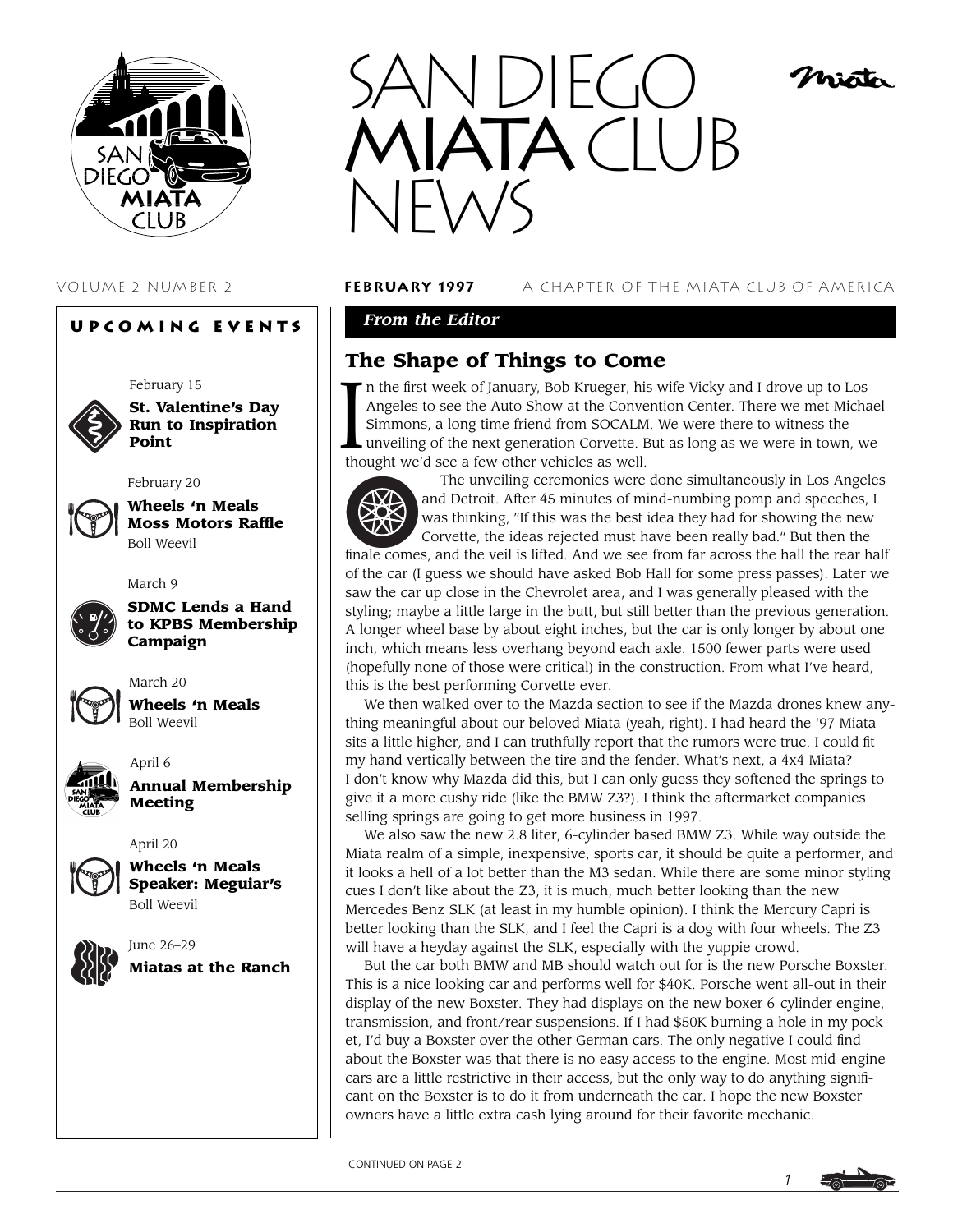#### **From the Editor** CONTINUED FROM PAGE 1

The Jaguar XK8 was also on display. A nice looking car to be sure, but an E-type it is not. It's better than the XJ series, but still too much sedan and not enough sports car. We had hoped to see the new Aston Martin DB7, (which should have been the car used in the James Bond movie "Goldeneye" rather than the BMW Z3), but, alas, it was not to be. I guess Ford spent too much money on Mazda and Jaguar.

I personally had to see the Ferrari F355 Spyder once again, in the "people with way too much money" hall. That car would be on the top of my "haveto-have" list when I win the lottery. There were also the "much too exotic," Lamborghini Diablo VT rockets. A car for people with large egos and small….

I wouldn't mind seeing Lamborghini do a Miura again, as I feel the superexotics are being passed by for the latest yuppie craze, the sport utility vehicle (a true contradiction). I'll bet 10 to 20 years from now these sportute people are going to ride in someone's sports car and remember when they used to have a fun car, and want to unload their land yacht, starting the next sports car wave.

Once again I saw quite a few cars I'd like to buy, but most are way out of my price range. Lucky for me the Miata came along when it did. Wouldn't you agree?

### **A Little Tip**



When you have your top up next time and you're sitting in the driver's seat, turn your head 135 degrees to the left and look at the closest top

hoop. There is a small square piece of metal about 1.5 inches long sticking out from the hoop. There should be a piece of plastic covering this metal strip. This acts as a riser to keep the top from crushing itself when lowered. For some reason, this piece of plastic likes to fall off into the cavity behind the seat belt towers. There is one on each side of the hoop so you may want to check to make sure they are both still there. OK, so it wasn't a real helpful performance gaining tip, but it might be of use to someone (it was to me).

See you on the twisties... —ROBERT "JTBOB" HOLLAND

# *Computer Classified Ads*

**FOR SALE:** Apple PowerMacintosh Performa 6115, PowerPC 601 processor accelerated to 80mhz, heavily upgraded...24 megs of RAM, 700 meg internal hard drive, 256k level 2 cache, double-speed internal CD-ROM drive, keyboard, mouse, System 7.5.5 plus several CD-ROM titles, \$800. Also, Apple CD 600e external quad-speed CD-ROM drive for Macintosh, \$100. Call Mark Booth at (619) 670-3789 or E-mail at markb@adnc.com.

**FOR SALE:** Macintosh IIcx computer with 8 megs of RAM and 80 meg internal hard drive, 8-bit video card, 13-inch Apple color monitor, Extended Keyboard II, and mouse. Other hardware including LaCie 230-MB external hard drive and Global Village Teleport Gold 14,400 bps fax modem. Some software, including Internet-related programs. \$400 firm.

Contact Voodoo Bob Krueger at (619) 486-4711 or E-mail to voodoo@adnc.com.

**FOR SALE:** Macintosh IIcx computer with 8 megs of RAM, no internal hard drive, 20-inch RasterOps greyscale monitor and card, external modem, extended keyboard, and mouse. System software and graphics-related programs. \$800 firm.

Stef Gould at (619) 297-4272 or E-mail to tomgould@adnc.com.

FOR SALE: Apple LaserWriter IINT with 12 megs of RAM on a Xante logicboard (accelerated, postscript compatible, 600 dpi) \$1000. Also have the original Apple (300 dpi) motherboard (excellent condition). Stef Gould at (619) 297-4272 or E-mail to tomgould@adnc.com.

FOR SALE: XRS 6c Omnimedia Scanner (A Microtek 600 dpi, actual, scanner with transparency adapter) 24 bit color. \$650. Stef Gould at (619) 297-4272 or E-mail to tomgould@adnc.com.

#### **Board of Directors** President

MARK BOOTH (619) 670-3789 markb@adnc.com Vice President CINDY PALOMA (619) 534-0969 paloma@cs.ucsd.edu Secretary/Events Coordinator RUTH STARK (619) 633-1218 rfstark@aol.com Treasurer MARY BEECHER (619) 549-6660 beecher@adnc.com Membership "VOODOO" BOB KRUEGER (619) 486-4711

voodoo@adnc.com Autocross

STEVE HART (619) 579-9093

# Newsletter

Editor/Webmaster ROBERT "JTBOB" HOLLAND (619) 546-8218 robert@caliban.ucsd.edu Design and Layout TOM & STEPHANIE GOULD (619) 298-8605 tomgould@adnc.com

#### **Notices**

THE SAN DIEGO MIATA CLUB is an official chapter of the Miata Club of America. We are a nonprofit organization whose purpose is to promote the enjoyment of —and enthusiasm for— the Mazda Miata.

*SAN DIEGO MIATA CLUB NEWS* is the monthly newsletter of the San Diego Miata Club. Use of articles or stories by other MCA chapters is hereby granted, provided proper credit is given. **Submissions to the newsletter** are welcomed and encouraged. Did you just add a new accessory to your Miata? How about writing a review and submitting it to the newsletter? Where possible, please send your electronic submissions to the newsletter editor, Robert Holland (robert@caliban.ucsd.edu). Submissions can also be faxed to the club's dedicated phone line or mailed to the club's post office box. Submission deadline is the 15th of each month.

**Internet:** The San Diego Miata Club has established a dedicated World Wide Web Home Page at http://mmdshare.ucsd.edu/sdmc.html. The club has also established a members-only electronic mail list for those members with E-mail capability. If you included your E-mail address on your membership application then you should already be subscribed to the electronic mail list. If you recently acquired your E-mail account, please contact Cindy Paloma (paloma@cs.ucsd.edu) and request to be added to the electronic mail list.

Dedicated 24-hour voice/fax phone line:

# (619) 670-7948

**San Diego Miata Club** P.O. Box 2286 Spring Valley, CA 91979-2286



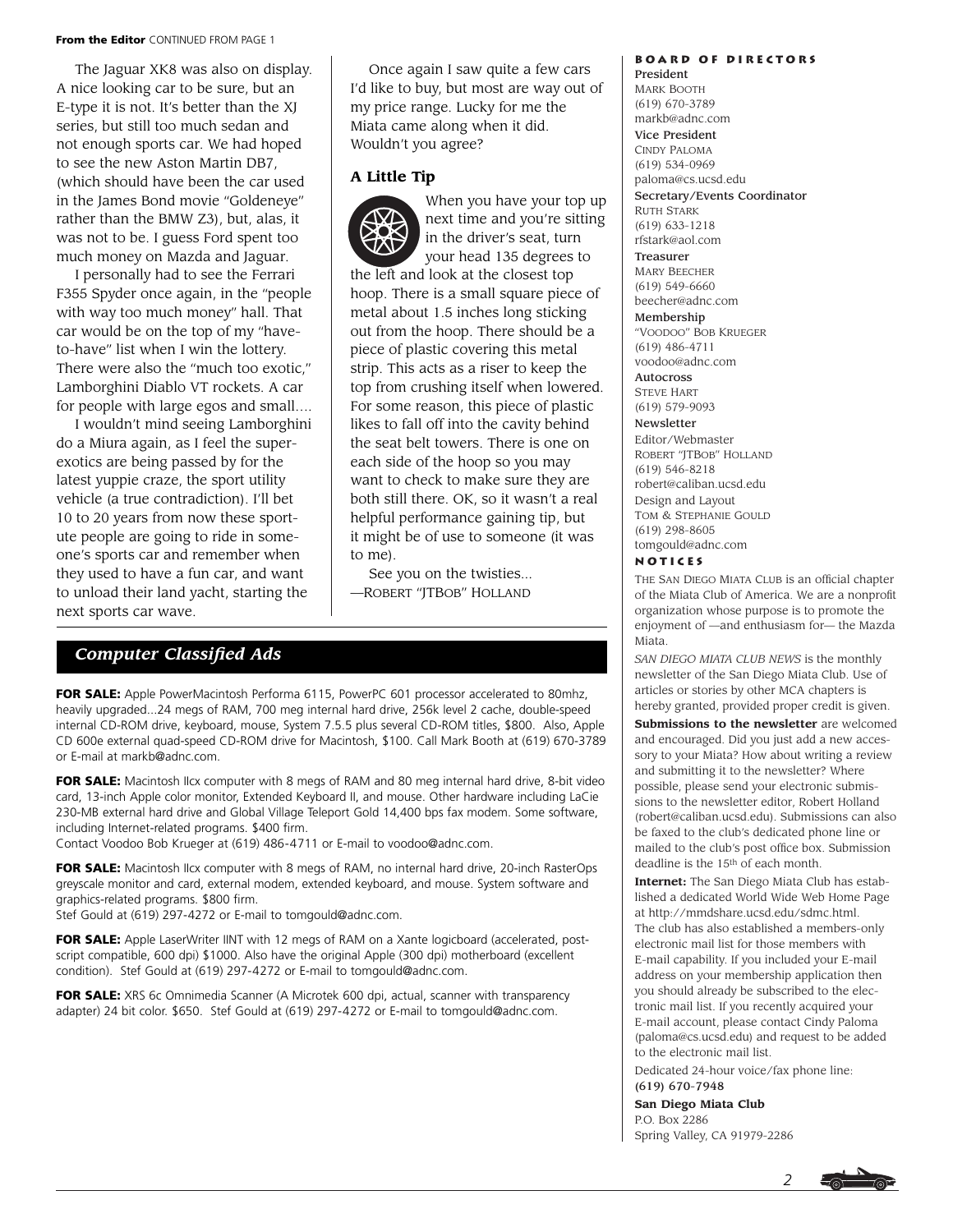# **St. Valentine's Day Run to Inspiration Point**

Date: Saturday, February 15 Time: 9:30 a.m.

Place: East El Cajon — Mobil Staton, I-8 at Greenfield Drive/Crest off ramp, turn right and it's on the right side

Run Leader: Natalia Rissolo

Jason and Natalia will take you for a rigorous ride toward Julian on a road tucked away off Highway 79 that you have probably missed. Following our excursion, we'll cruise through Julian and grab the Sunrise Highway to catch some breathtaking views! At the bottom of the mountain we'll lunch at Major's Diner off Old Highway 80 — It's a fifties joint where roadsters old and new are not only welcome, but celebrated, as well. So bring your Valentine or the one you love most (for some it may be your Miata!) and enjoy the ride.

*Please RSVP by February 10* to Natalia at 287-7582, the club line 670-7948 or E-mail to the club so lunch reservations can be made for us.

### **Wheels 'n Meals at Boll Weevil**

Date: Thursday, February 20 Time: 6:00 p.m.

Place: Boll Weevil, 9330 Clairemont Mesa Blvd. (At Ruffin Rd.), San Diego (571-6225)

Eat, drink, be merry and discuss things "Miata". If all goes as planned, Moss Motors will be supplying some cool Miata goodies for our raffle. Bring those dollars and win some prizes! Proceeds to benefit the embroidery digitizing fund. See you there!

#### **San Diego Miata Club Lends Support to KPBS Membership Campaign**

Date: Sunday, March 9 Time: 3:30 p.m. – 8:00 p.m.

Place: KPBS Television Studios, San Diego State University

Here's a chance to possibly be seen by friends and family on television and support the KPBS Membership Campaign. This not only generates community goodwill, but also provides visibility for the San Diego Miata Club! KPBS supports our community with outstanding public television programming, let's show our support to them by lending a hand.

We need a minimum of 15 volunteers to receive on-air recognition for the club. They can handle up to 30–40 volunteers per shift so don't be shy in volunteering. The more the merrier! Volunteers will answer telephones and enter pledges on a computer (training will be provided).

If you are interested, please contact President Mark (670-3789 or markb@adnc.com) as soon as possible. Don't be left out of the fun!

# **Upcoming National and Regional Events**

February 15–16, 1997 Death Valley Daze 2 Hosted by SOCALM Contact: Delena Cozart (619) 624-9201

#### March 15, 1997

#### St. Patrick's Day Poker Run

Hosted by San Joaquin Valley Miata Club \$40 registration includes Poker Run through the spring blossoms, T-shirt, Lunch for Two, Fun Khana, and more. Contact: Linda Davidson (209) 266-0603

#### June 26–29, 1997

### Miatas at the Ranch '97

Hosted by the combined California Chapters of the Miata Club of America Flag is Up Farms, 120 miles northwest of Los Angeles in the Santa Ynez Valley. Events will include: Winery Tour Rallye Rallye Santa Ynez Back Seat Driver Funkhana Hard Surface Slalom Dunlop Dave's Driving School Friday Night Karaoke Party Friday Night Dart Contest

Saturday Banquet, and more! (800) 472-9445 for registration packet

August 15–17, 1997

# Monterey Historic Races

Laguna Seca Raceway, Monterey, CA

There is a strong Miata presence at this very popular event. The featured marque for this year is Cobra. If you are thinking of going this year, make hotel reservations *now* as many hotels and motels are already full.

Coming next month — members KATHLEEN GUGLIETTI and KEVIN LAKKIS both won trophies at Laughlin, Nevada. Above is Kevin's 1st Place Trophy.

# **Autocross at the Murph**

The following autocross events are scheduled at Jack Murphy Stadium

| Date                                   | Event        | Club                               |                  |
|----------------------------------------|--------------|------------------------------------|------------------|
| Sunday, February 23                    | Championship | <b>SCAT</b>                        |                  |
| Saturday, March 15                     | Practice     | TART                               |                  |
| Sunday, March 16                       | Championship | TART                               |                  |
| Sunday, May 18                         | Championship | <b>SDAD</b>                        |                  |
| Saturday, May 31                       | Practice     | <b>DCCSD</b>                       |                  |
| Sunday, June 1                         | Championship | <b>DCCSD</b>                       |                  |
| Saturday, June 21                      | Practice     |                                    |                  |
| Sunday, June 22                        | Championship |                                    |                  |
| Autocross information sources:         |              |                                    |                  |
| San Diego SCCA Hotline: (619) 441-1333 |              | Richard Scherschel: (619) 286-2412 |                  |
| Cal Club SCCA Hotline: (818) 988-7223  |              | Steve Hart:                        | $(619)$ 579-9093 |

*3*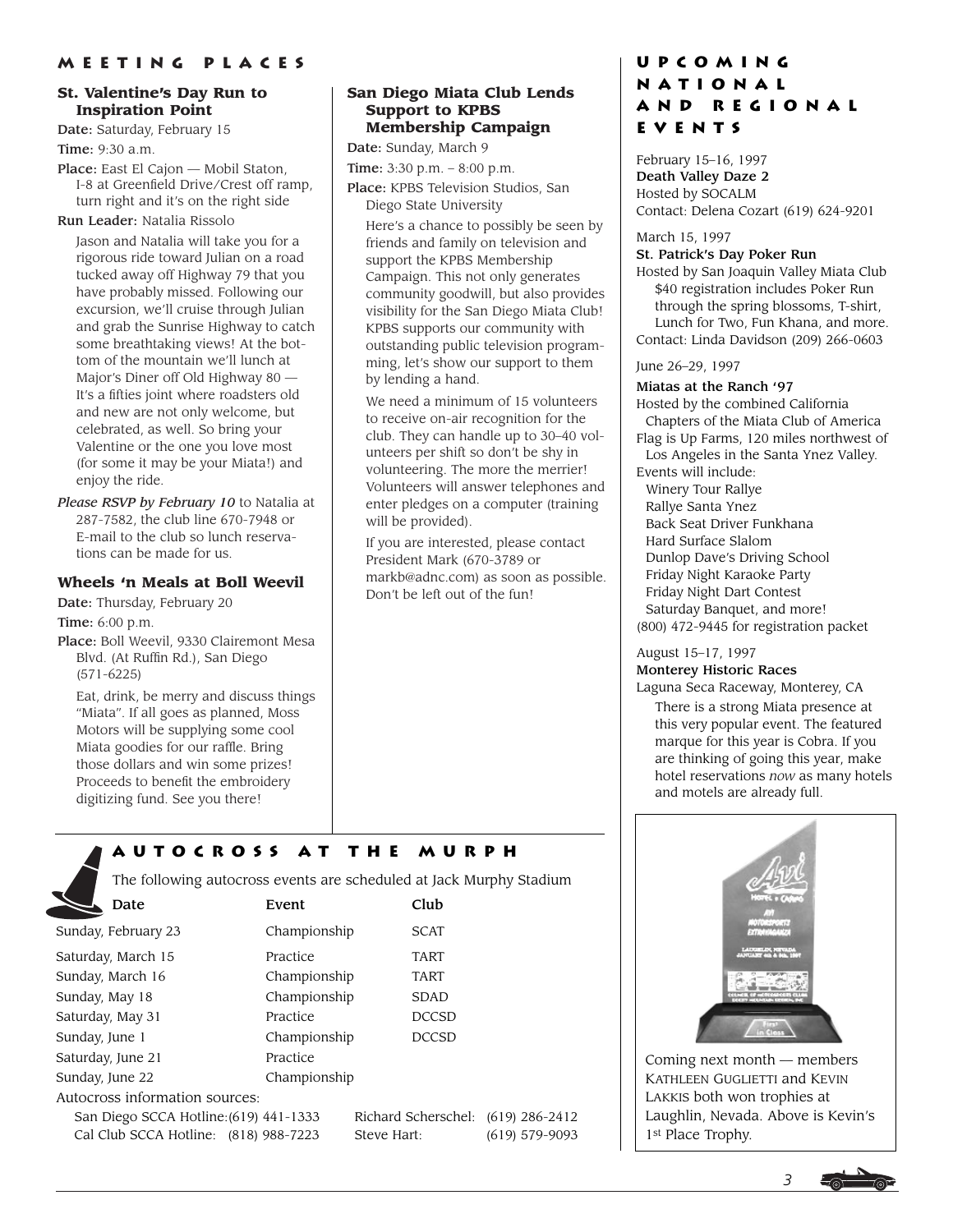

n November 18,<br>CompuServe's A<br>Forum (GO CAR<br>a charitable/pro CompuServe's Automobile Forum (GO CARS) launched a charitable/promotional event called the Christmas Elf Road Rally. From starting points in Massachusetts, Minnesota, New York, Illinois, Georgia, and Alabama, CARS Forum members and their favorite mounts headed out with pieces of two "trophies" that would wend their way across the United States and Canada from sea to shining sea as they vectored in on their ultimate destination, the home of Chief Forum Sysop Shel Hall, in Carmel CA, just before New Years Day.

Brainchild of CARS sysop Ken Rentiers, the rally was designed to both promote the CARS forum and to, more importantly, gather charitable contributions from participants and observers as it proceeded across North America. Finally, after 34 days, it was the SAN DIEGO MIATA CLUB'S turn.

It's Friday afternoon, December 20th. Rallyists have been on the road for over a month now. The phone rings...

"Hi! It's David Curtis. I'm here." The Southwest Rocketmen are done. California Cruisin' is underway. It's the SDMC's week in the spotlight.

The party to celebrate David's arrival was all set up for the next day. We had called on the San Diego Miata Club to gather at the usual Boll Weevil, home of the best burgers in town.

Saturday dawns grey and gloomy. Oh, great. For five days it's been 85 and windy, steady Santa Ana, and today — today of all days — it has to rain on a bunch of top-down Miatas in the parking lot of our party? I have to be down at the Marriot to make the exchange and pick up David at 3; at 9 it looks like it'll be pouring by then. At

2:30, when JTBOB, WOODY, and NEVADABOB arrive at the Voodoo Mansion to drive down to the hotel with me, it still looks the same as it did at 9. Maybe we'll get lucky after all. A little cloud cover couldn't hurt — just so it doesn't drop any water. We arrive downtown a few minutes early and David is already down by the fountain waiting for us. So are about 20 people from some wedding party, taking pictures of their own, blocking the whole area. I don't know which is worse, rain or tourists. Oh well, we find a way to work around them and get a few shots looking right at where the Sun is supposed to be. Maybe this cloud stuff is OK after all.

We're the first to arrive at the Boll Weevil, but it isn't long before others start to wander in. Introductions all around and, of course, everyone wants to look at the engine in "Super Shamu", so David pops the hood on his '96 Impala Super Sport. Pretty soon there are more of us than the parking lot can conveniently hold, so we move inside. For once, Rick the owner is here! Rick is a big guy. Rick is a *real* big guy. Rick used to be a lineman for the Boston Patriots. But he's a gentle giant...a *very* nice man.

So the party begins. Twenty-one Miatas and about 35–40 club members have shown up. We take up most of the main floor of the restaurant. The burgers and beer begin to flow and contributions are added to the pouch. Rick even offers up two fruit baskets to raffle off, and another 50 bucks is added to the pot for charity as a result. Very cool move, Rick. I told you he was a nice man. During the party, a formal introduction of David is made and he's welcomed to San Diego and inducted into Team Voodoo as an hon-

orary member with the presentation of a Voodoo Hat to take back to Arizona. But all too soon the party's over, as David has to get an early start.

Now the real fun begins. San Diego being the last hub along the rally route, it falls to us to assemble the various "trophy" parts that began their westward trek from seven different locations back East. JT and Woody are coming to the house on Tuesday anyway to see the rerun of the race I was supposed to tape while we were all at the Monterey Historics last August. Finally, ESPN2 ran the Elkhart Lake IndyCar race again on Christmas Eve. We had all this rally beer to drink too. There was no shortage of brew. And I can't neglect mentioning the green chili pistachios. Ken and John Berry had stopped by Alamogordo, New Mexico and picked up a bag of these radioactive nuts, and the trophy assembly team had been instructed to eat them. Thanks, guys! Those things are *great* with beer! After an exciting race with *lots* of action, we settled



**President Mark Booth thanks SOUTHWEST ROCKETMAN David Curtis for bringing "the goods" to San Diego.**

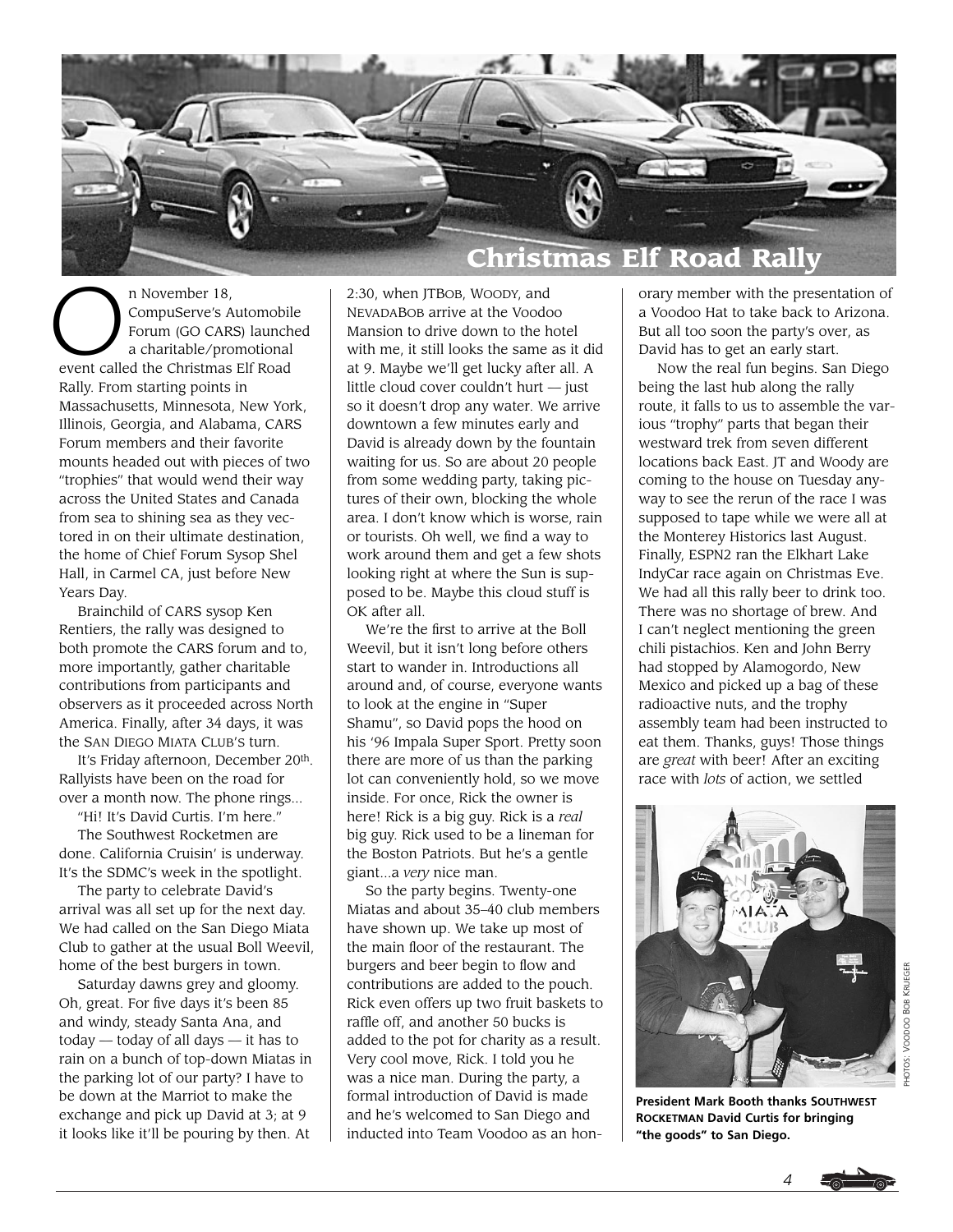down to take on the trophies. Actually, what we had were two metal car model kits: a Viper and a Lamborghini Diablo. The Diablo had suffered serious crash damage somewhere along the way, and the body arrived here in three pieces. Reconstructive surgery with duct tape on Monday, had the body in one piece by the time the others arrived. A crooked piece, but one piece nonetheless. The Viper was still in primo shape, and it would have been easy to assemble if the chassis pan hadn't been in Houston. Somewhere along the line it got left behind, so there was no way we could finish the task. About halfway into the construction of the Diablo, we noticed that it *too* lacked a chassis pan. Drats! Where the hell is *that* piece? To this day, nobody knows.

We finally got both trophy subassemblies constructed so that we could at least create a facade for the camera. We broke out the display cases and set the bodies, with the interiors and engines sort-of-installed, atop the assembled wheels and tires (no axles, please). Who would guess that these were really NONocoques?

We added a roll of duct tape, some jeweler's screwdrivers, a pair of long nose pliers, an Indy 500 puzzle box, a Voodoo Hat, and a few empty beer bottles to the setting for character and snapped some shots. OK, we're done until Thursday, the day after Christmas, when the Fightertown Fliers are scheduled to ride north.

Thursday arrives. Guess what? Are those clouds I see? There's a storm the size of North America just off the coast and Thursday is the day it's supposed to arrive in the Southland. But we've all learned that, here in SoCal, clouds don't necessarily mean precipitation, so the San Diego contingent of Miataville, minus only NevadaBob, who is in Tennessee, gathers, tops down once again, for the trip north to deliver "the goods" to Mike Simmons in Los Angeles. Souvenirs (San Diego's now added), log books, empty pistachio bag, an empty of each of the rally beers, contribution pouch, and the air fresheners. Ah, yes, the infamous air fresheners. Most rally participants talked a lot about the air fresheners,

but only a few were intrepid enough to actually *use* them. Well, SAN DIEGO MIATAVILLAGERS fear no evil, so we were determined to hang one from each mirror. It's easier to be brave when driving an open car. I chose "mean and nasty" for the VoodooWagen and passed out various flavors to the others. Woody tried to demur, but I managed to convince him of the error of his ways. Once installed, it was pretty easy to smell how these things had gotten so notorious. At 09:00, JTBob, Woody, President MARK BOOTH (and CATHY), TONY BEECHER, and I (and VICKY, aka Mama Voodoo) set out for Oceanside to pick up RAINER MUELLER. Rainer successfully avoided the installation of a freshener by claiming he'd get sick and, more importantly, By being bigger than the rest of us.

We were off for LA-LA Land. By this time, I had changed to a green apple freshener to avoid a confrontation with Mama Voodoo. I wonder what the poor guy who empties McDonald's trash thinks happened in that can.

Shortly after departing, our senses were assaulted by something at Camp Pendleton that made us put the air fresheners right up to our noses! Other than that, the trip north, by normal LA standards, was uneventful, this being a week when more people are vacationing than working. Around Long Beach, I suddenly developed the worst headache I've had for thirty years. I blamed it, naturally, on the green apple scent, so I don't need to tell you how amazed I was when I tilted back my Voodoo Hat a bit and it went away.

We arrived in Agoura Hills at the Simmons' new and beautiful home overlooking the rural hills surrounding Paramount Ranch at about 12:30. President Mark, who is a known yuppie in these parts, had already used his cell phone to make lunch arrangements with Mike, who arrived with sandwiches shortly after we had filled his entire driveway with Miatas. Hey, you're the host; park the Explorer in the street.

After lunch and a tour of the house, the guys jumped in the Miatas to go tear up the local twisties. There are some *great* roads in this area. After about an hour of suspension evaluation, it was back to the house to pack



**The exchange in LA. Left to right: Tony Beecher, Mark Booth, SOCALM MIATAVILLAGER Mike Simmons, Woody Woodhouse, Voodoo Bob Krueger, JTBob Holland, Rainer Mueller.**

up and leave for San Diego before it got completely dark. After hearty goodbyes all around, it was back to Fightertown, knowing that "the goods" were in capable hands for the very last leg of an eventful and fun-filled crosscontinental marathon.

Three days later, Mike and his wife Sherri carried "the goods" north to head forum sysop Shel Hall in San Luis Obispo. After 42 days and some 6280 miles on the road, it was over. All our memories are richer for the experience, and charitable causes are over two thousand dollars richer as well.

We never did get rained on, but it rained for days after our leg was over.

As a Member of the CARS forum and section leader of Miataville, I would like to thank all of the San Diego Miata Club members who helped make our leg of the Christmas Elf Road Rally memorable. There's already talk of a similar event next year, and you can bet I'll keep the club informed about the details as they mature. —VOODOO BOB



**"Trophies" amidst some of the dead soldiers that it took to get them assembled.**

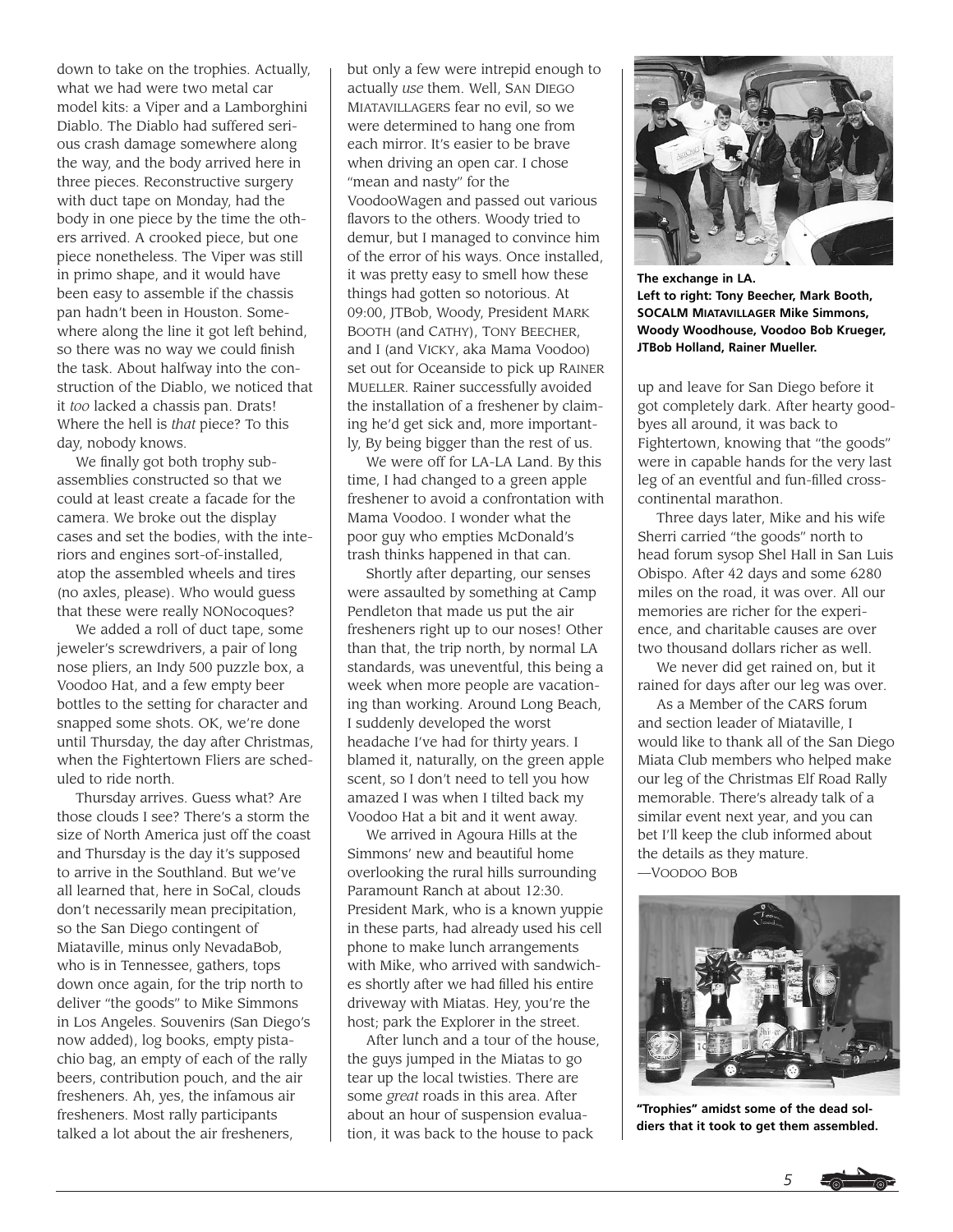# **Miatas at**

**Malibu Grand Prix — #3**<br>
either rain nor sleet or<br>
damp of night...well it was-<br>
n't raining or sleeting, but it<br>
was damp and cold (cold for damp of night...well it wasn't raining or sleeting, but it was damp and cold (cold for San Diego, anyway) on Wednesday, January 8th when 21 hearty San Diego Miata Club members and friends descended on Malibu Grand Prix. This was the 3rd time that the would-be Fangios of the SDMC have taken to the track on Miramar Road to test their driving skills and kill some more of those orange cone creatures that reside there.



Who is that? Which car is VBOB in?? Wait, that time can't be right??? These comments echoed over the pit

wall, as those watching while others showed their stuff tried to keep track of the times for each driver. It's amazing how everyone looks the same with a racing helmet on! O.D. SMITH made it easier on the scorers by wearing a sport coat and tie. Just goes to show that you can look dapper even when thrashing a car around the track. Reminds you of the days of gentlemen race-car drivers.

Each of us took turns in different cars, just to see which one was the hot car. It became apparent that each driving style was complemented by different cars. Some like the tight feel of one car while others liked one with more play in the steering. One person likes the strong brakes on one car while another liked the gentler brakes on another.

Unfortunately, the timing computer at the track seemed to be affected by the chill in the air. Several laps were lost due to errors by the computer that either failed to show a time or showed an obviously incorrect time. The staff at Malibu Grand Prix usually allowed a driver to take another lap when that happened. SEAN CRANDELL recorded a lap 10 seconds faster than most of the cars were running. Even though Sean was doing well, that time had to be thrown out as an error by the computer. Sorry Sean. We also were treated to a several-lap demonstration by one of the staff driving the VFX car. This car is available for use by demonstrating sufficient skill in the standard Virage cars we were driving. As yet, none of our crew is ready to qualify for this monster. It turned lap times over 6 seconds faster than any of our times.

MARI GOODMAN celebrated her birthday by showing her talents behind the wheel of a mini racer. Husband GRANT was also there and brought a fantastic birthday cake which they shared with the rest of the members present.

It seemed that when I ran my laps on the track, the orange cones that usually stand along each of the corners were lying in the middle of the track. The staff did their best to keep them where they belonged, and I'm sure that none of the members of our group were actually knocking them over. I believe that they were actually throwing themselves in front of me to slow me down, either that or they were committing coneicide.

The 10 fastest lap times were: BRAD MACIEJEWSKI 56.44 seconds, ANTHONY WILDE 56.53, SEAN CRANDELL 56.56, SEAN O'CONNOR 57.09, MARK BOOTH 57.10, VOODOO BOB KRUEGER 57.42, MIKE MARTIN 57.69, MIKE FENISON 57.87, MIKE MANZANO 57.92, JTBOB HOLLAND 57.94.

Others present were JOHN O'HARA, EVA FORSYTHE, NATALIA RISSOLO and JASON MOORHEAD, RAINER MUELLER, JERI JONES, MELISSA BOOTH and VIKI KRUEGER.

—ANTHONY WILDE

There are now 131 memberships consisting of 198 members.

- 47 Red
- 23 White
- 14 Black
- 12 Montego Blue
- 10 Mariner Blue
- 5 BRG
- 4 Laguna Blue
- 4 Silver
- 5 Starlight Blue
- 4 Merlot
- 2 Yellow
- 1 Unreported

# **New Members!**

**Michael Carillo & Andrea Pulido** Chula Vista 1990 Red A

**John & Gerry Conn** Fullerton 1993 White A

**Kevin Coventon** Manhattan Beach

1993 Black C

**Evva Forsythe & Michael Fenison** San Diego 1991 BRG SE

**Robert Goode** Poway 1992 Red B

**Bill & Bari Hyde** Cypress 1993 White B

**Jed A. Louvier** Mission Viejo 1996 M (Starlight Blue)

**Hamilton Lowder** San Diego 1990 Red B

**Alan & Aleica Silver** Chula Vista 1995 Montego Blue PEP

**William Sloan** Sun City 1996 White

**Wally Stevens** Coronado 1990 Red B

**Rodger & Barbara Stuart** Escondido 1995 M (Merlot)

**Francis Tonello** San Diego 1994 Red B

**Tom & Joyce Tratar** San Diego 1990 White A

**Tim Yates & Amy Cressey** San Diego 1992 Red